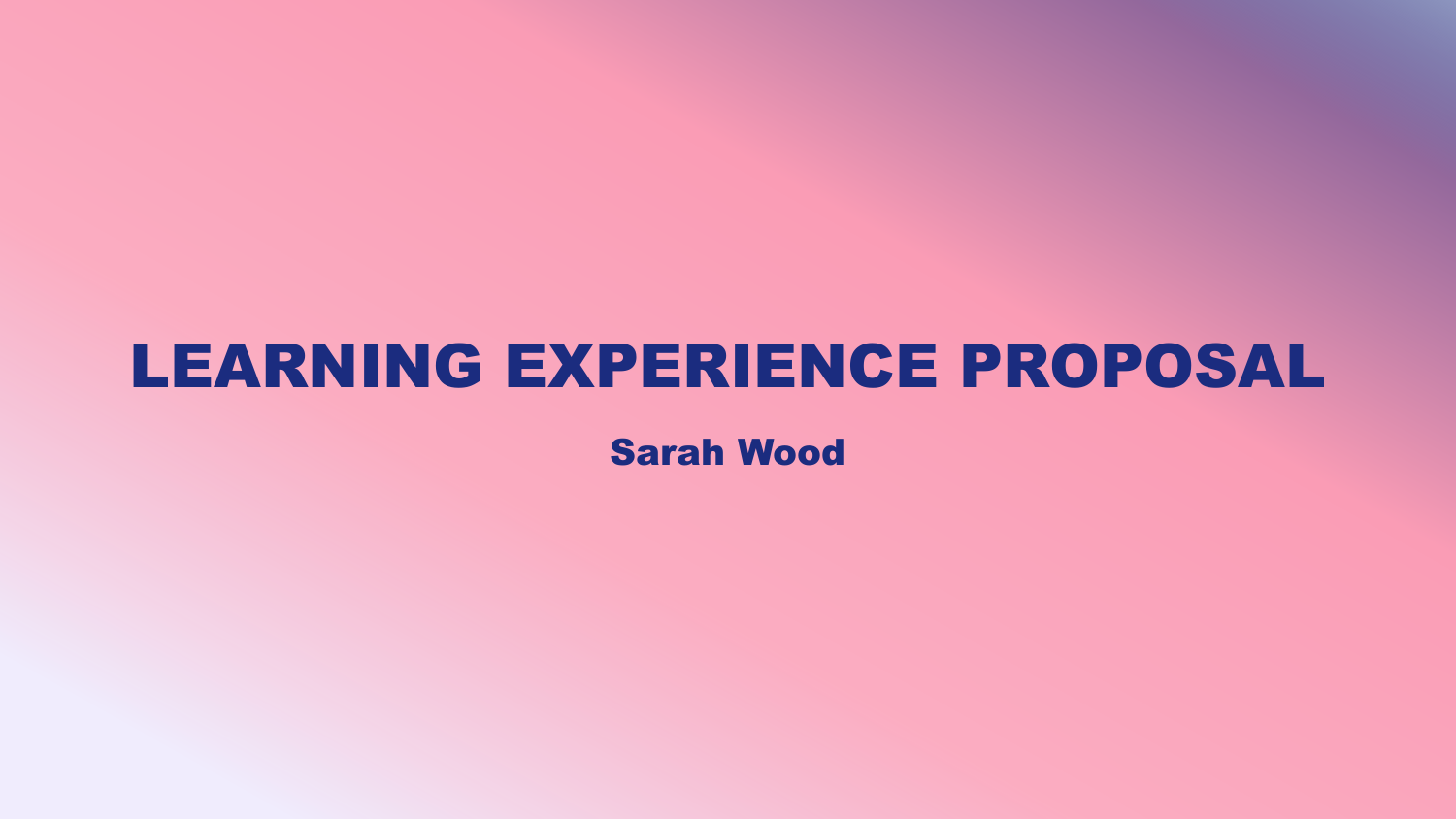#### Overview and Requirements

Support our salespeople in their knowledge and understanding of our newest product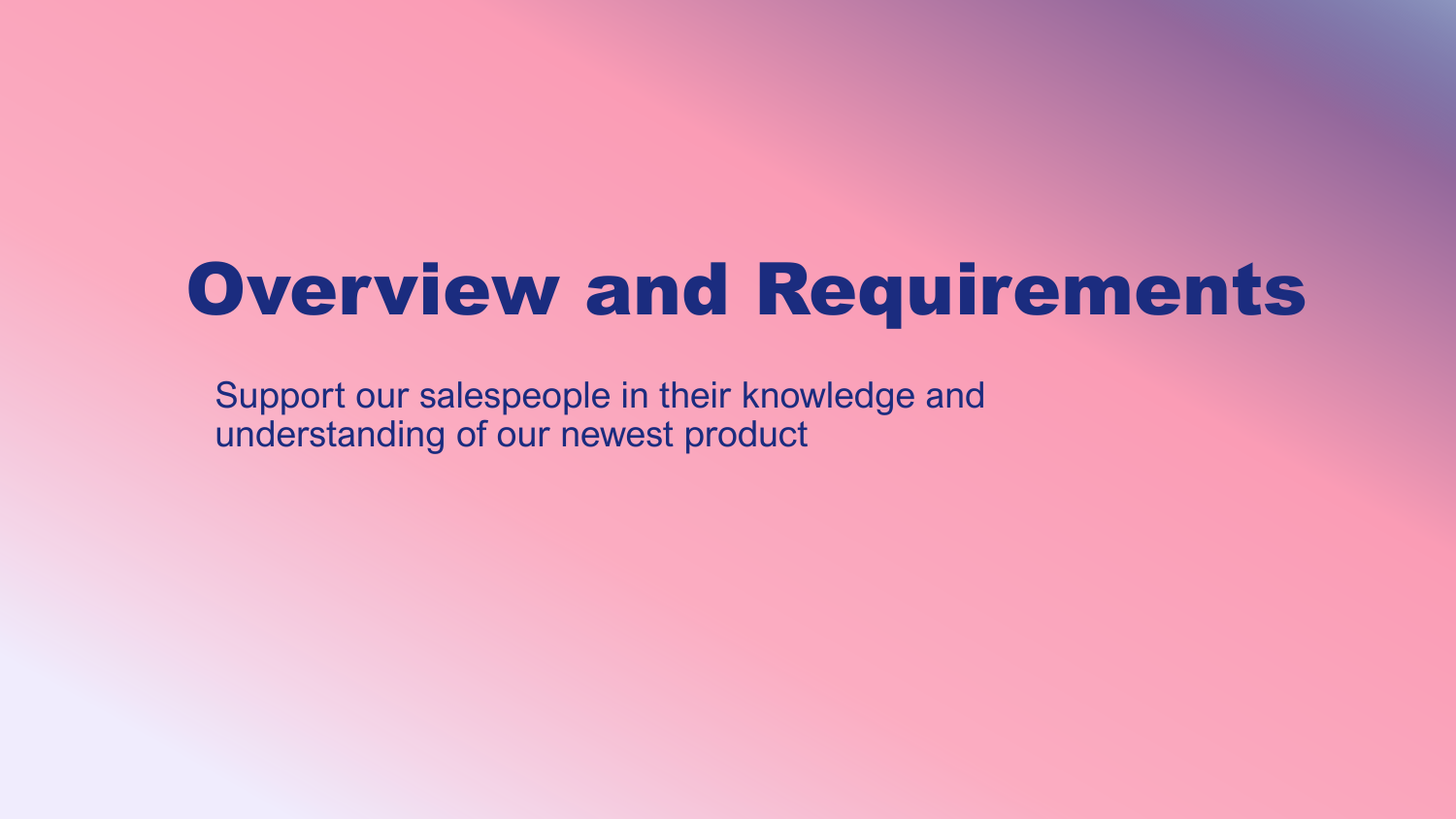## Overview and Requirements

Two key performance support requirements have been identified:

- Lack of knowledge
- Lack of confidence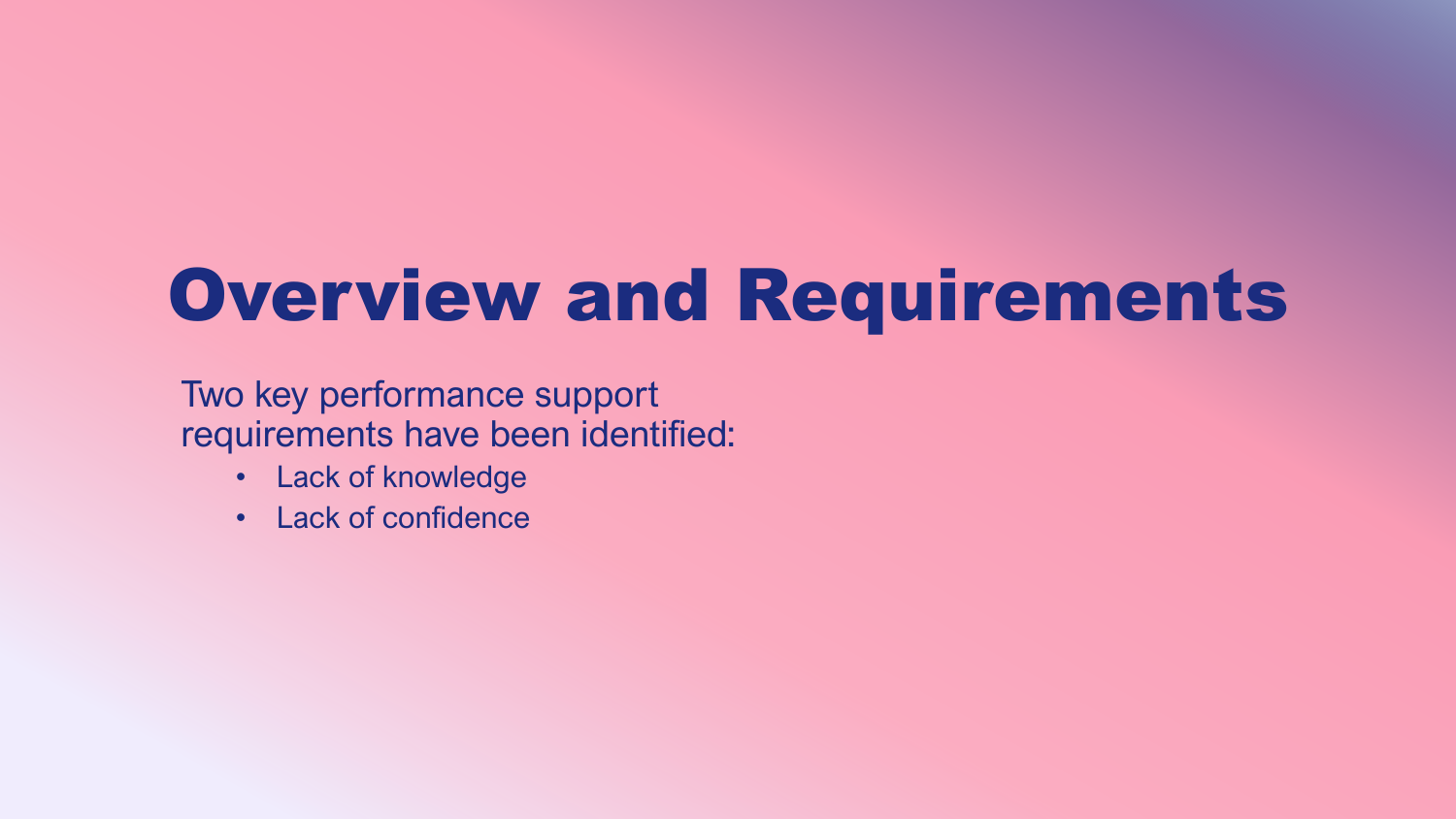#### Overview and Requirements

A blended approach has been requested, to cover both aspects of this requirement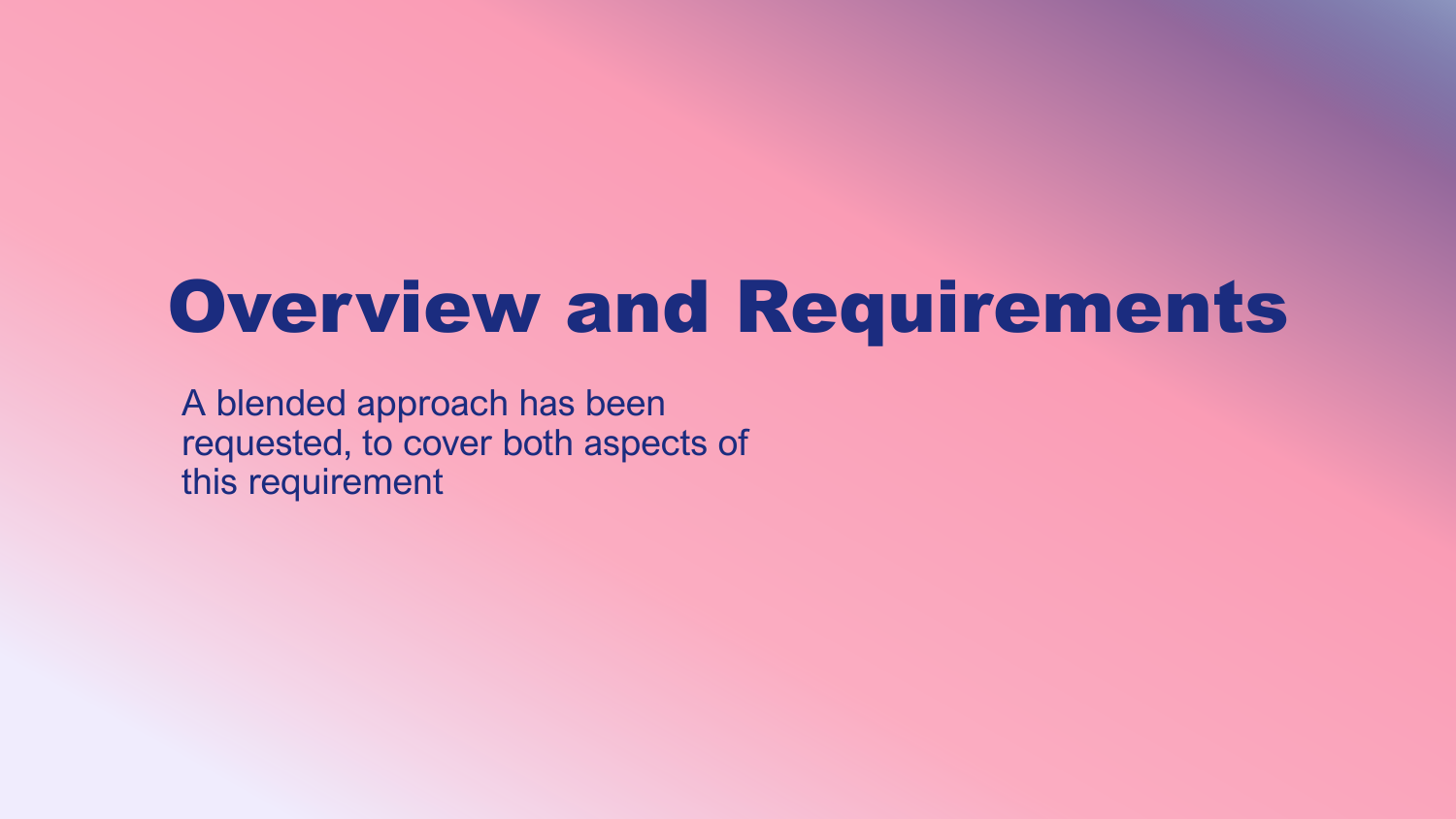## Strategy and Approach

In order to fully support our salespeople in selling our new product, they will need a **clear understanding** of the product as well as opportunities to **put their knowledge to use**.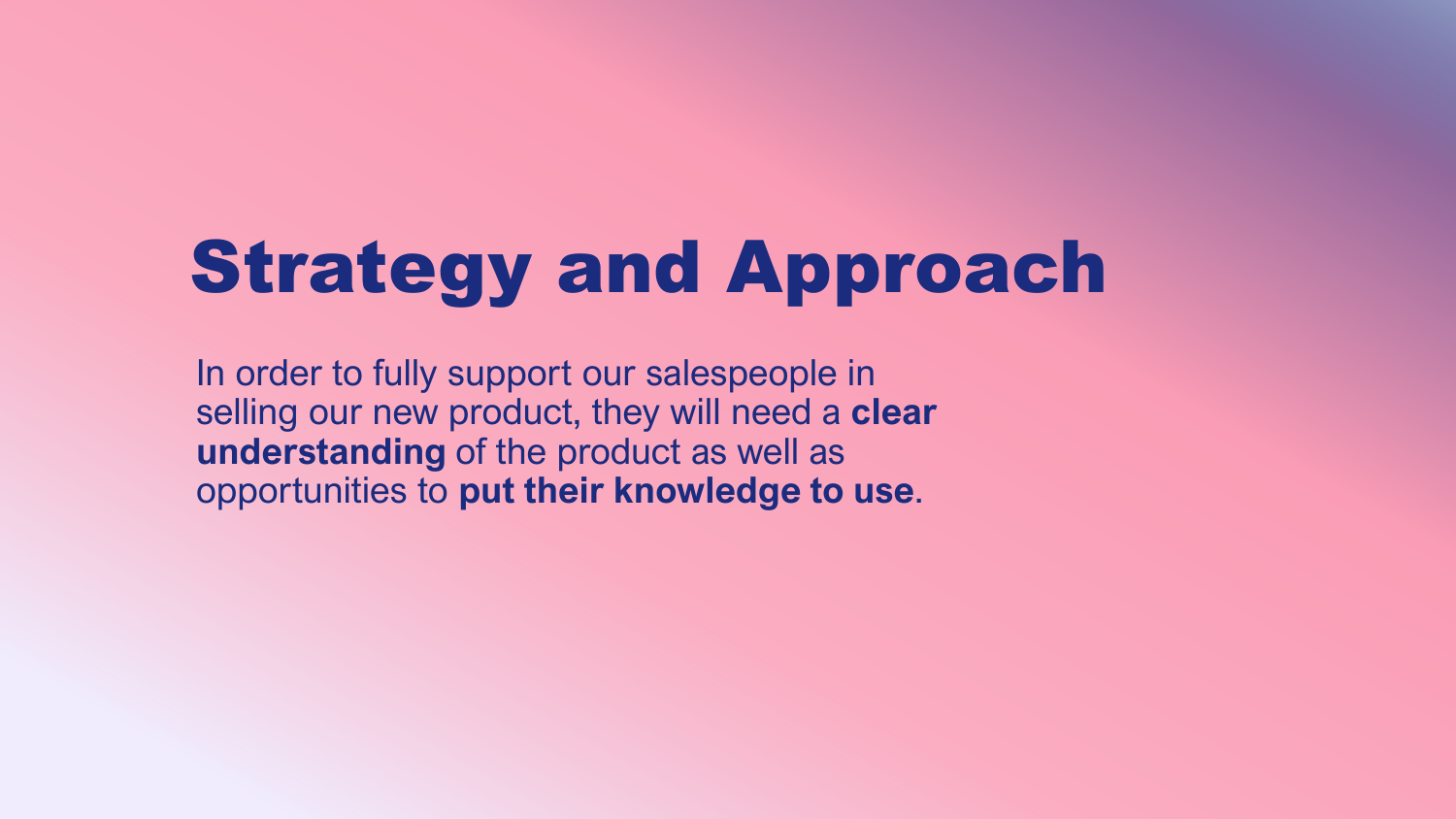## Strategy and Approach

It is recommended to follow Kotter's 8- Step Change model as a basis in creating a learning solution; the current barriers identified will require a proven, systematic approach.

This is an OD model rather than L&D, but the model can be used as a basis to formulate a solution for this requirement.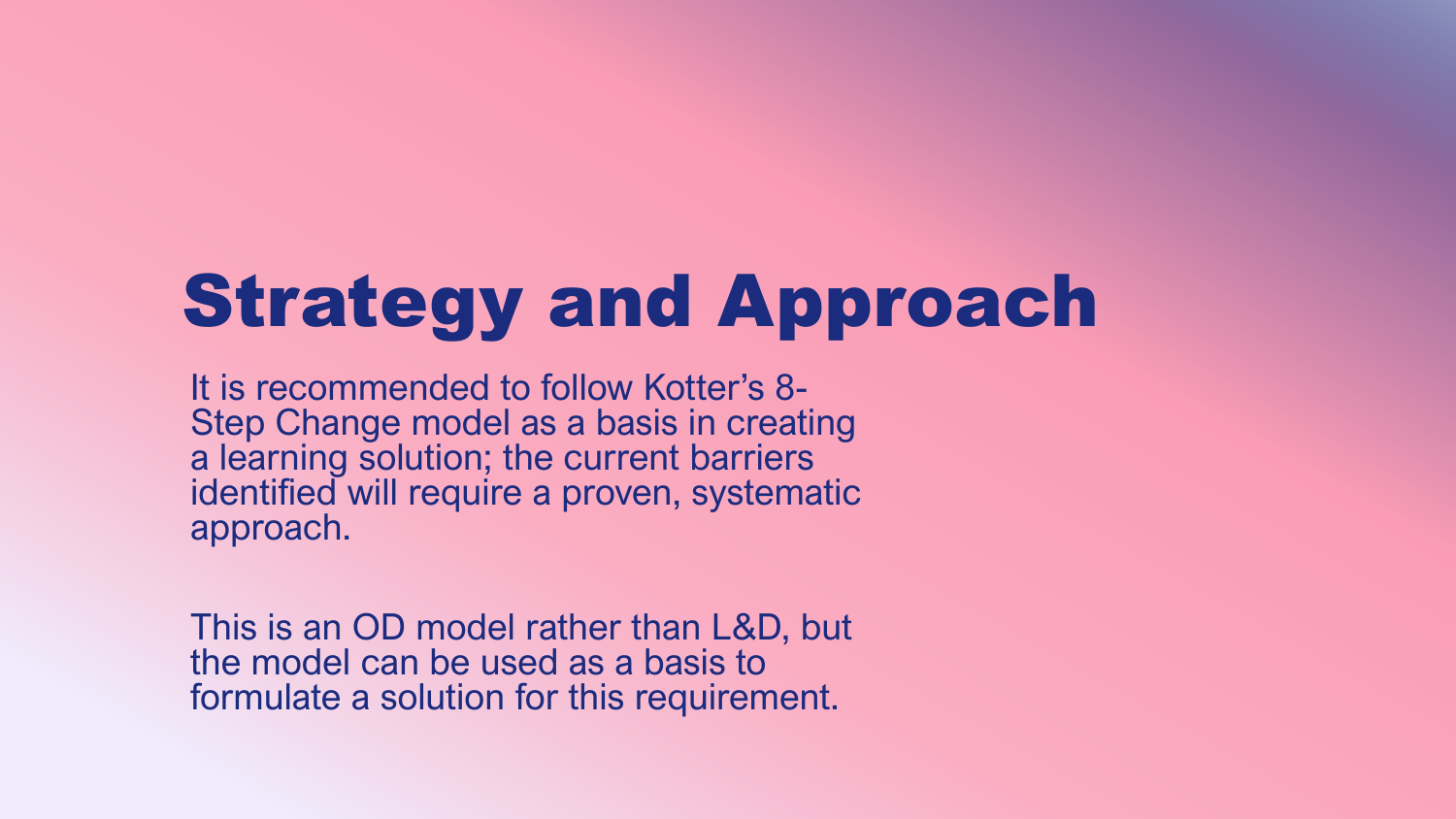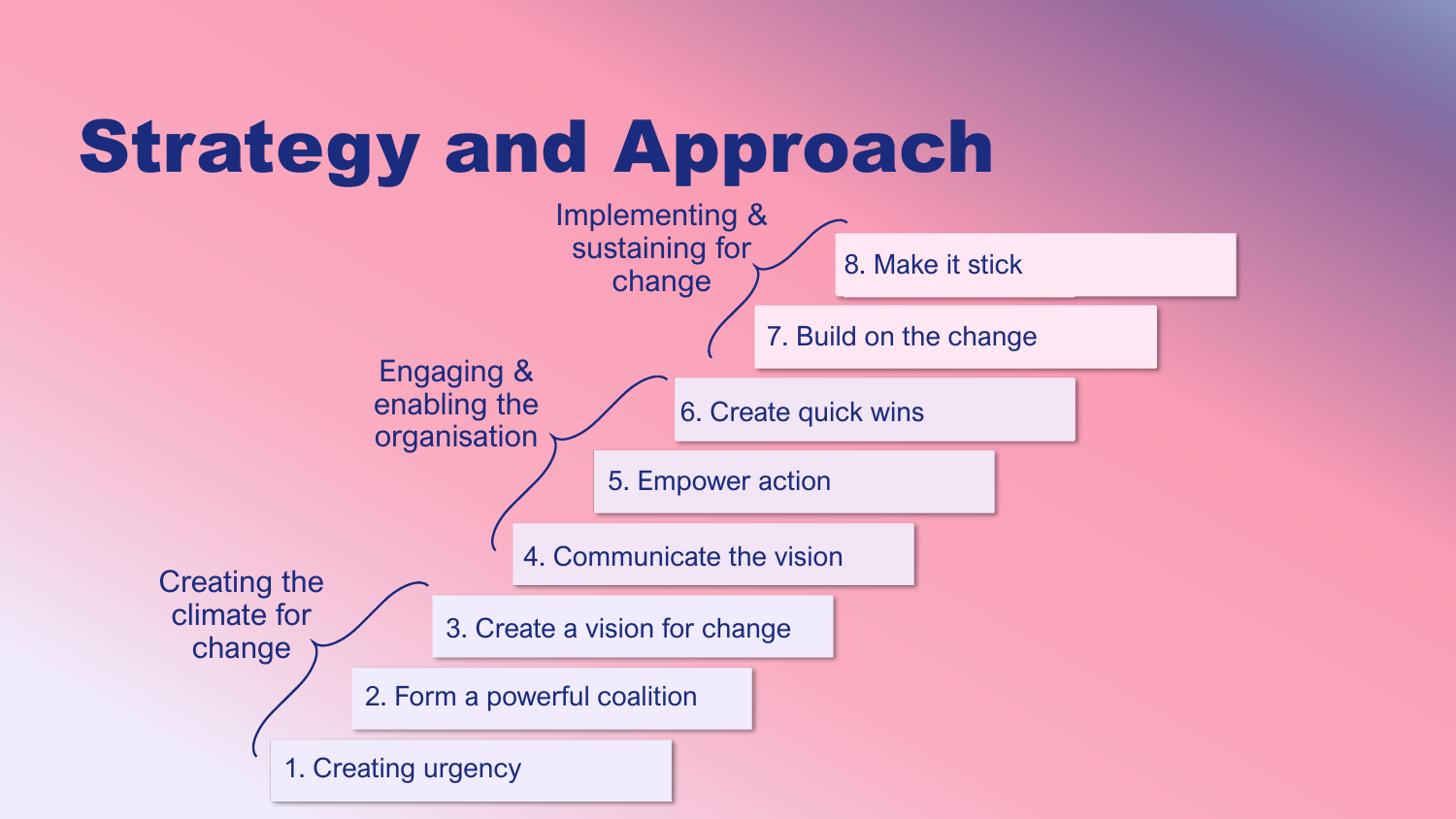# Strategy and Approach

The programme outline will not follow the model exactly, but will use this approach in order to create sustainable change – in this instance, improving sales performance for our new product. The full model refers to wider organisational change.

Creating the climate for change = product launch webinars, team meetings Engaging & enabling the organisation = creating opportunities for learning and practicing their knowledge Implementing & sustaining for change = continued training opportunities and initiatives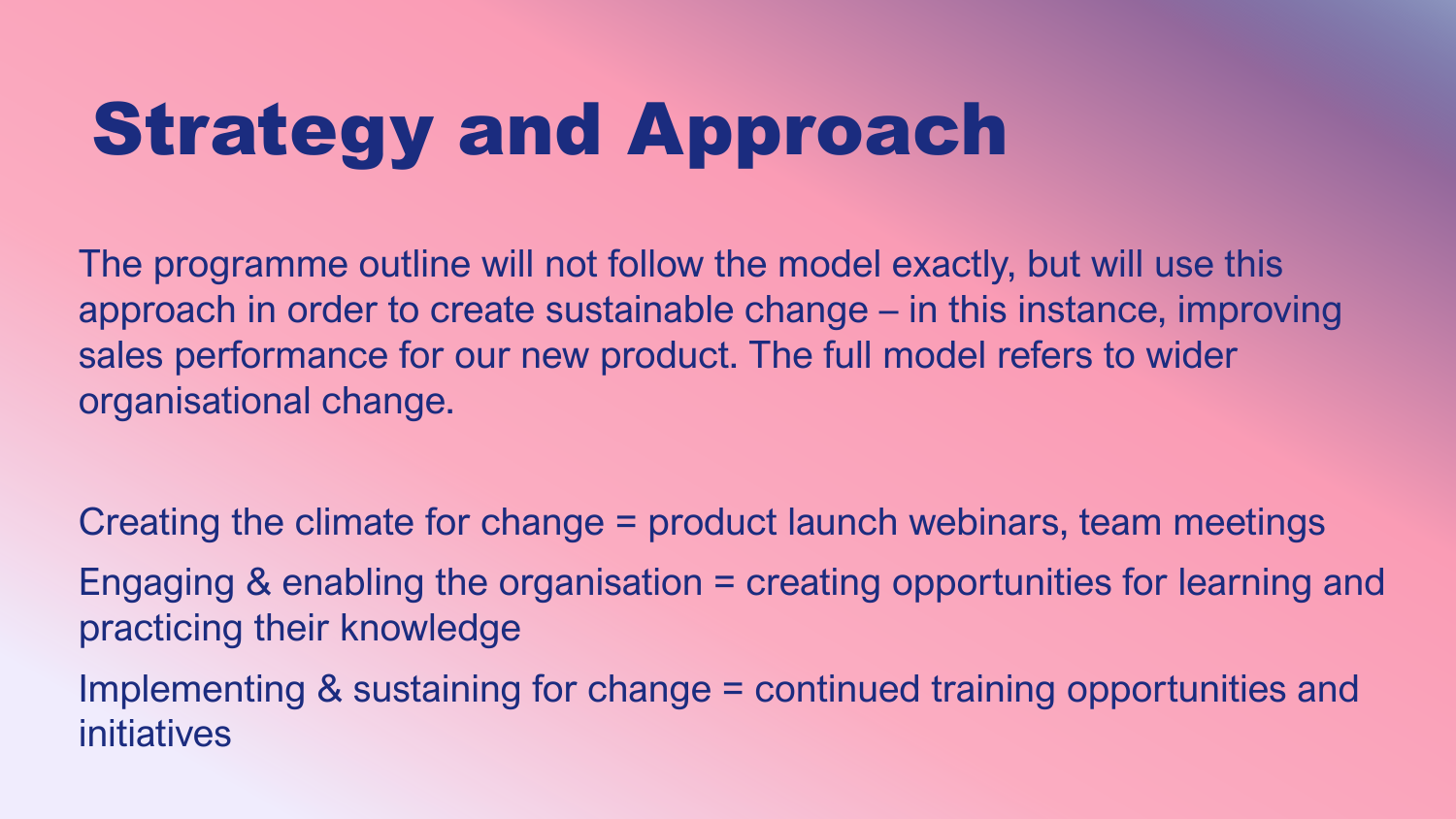## Needs Analysis

- Cross-departmental focus groups
- Surveys
- Product sales figures to date, compared with expectations

The CRO has already identified the need, stating our people have a lack of knowledge and confidence in selling the product, meaning the product isn't selling as well as expected.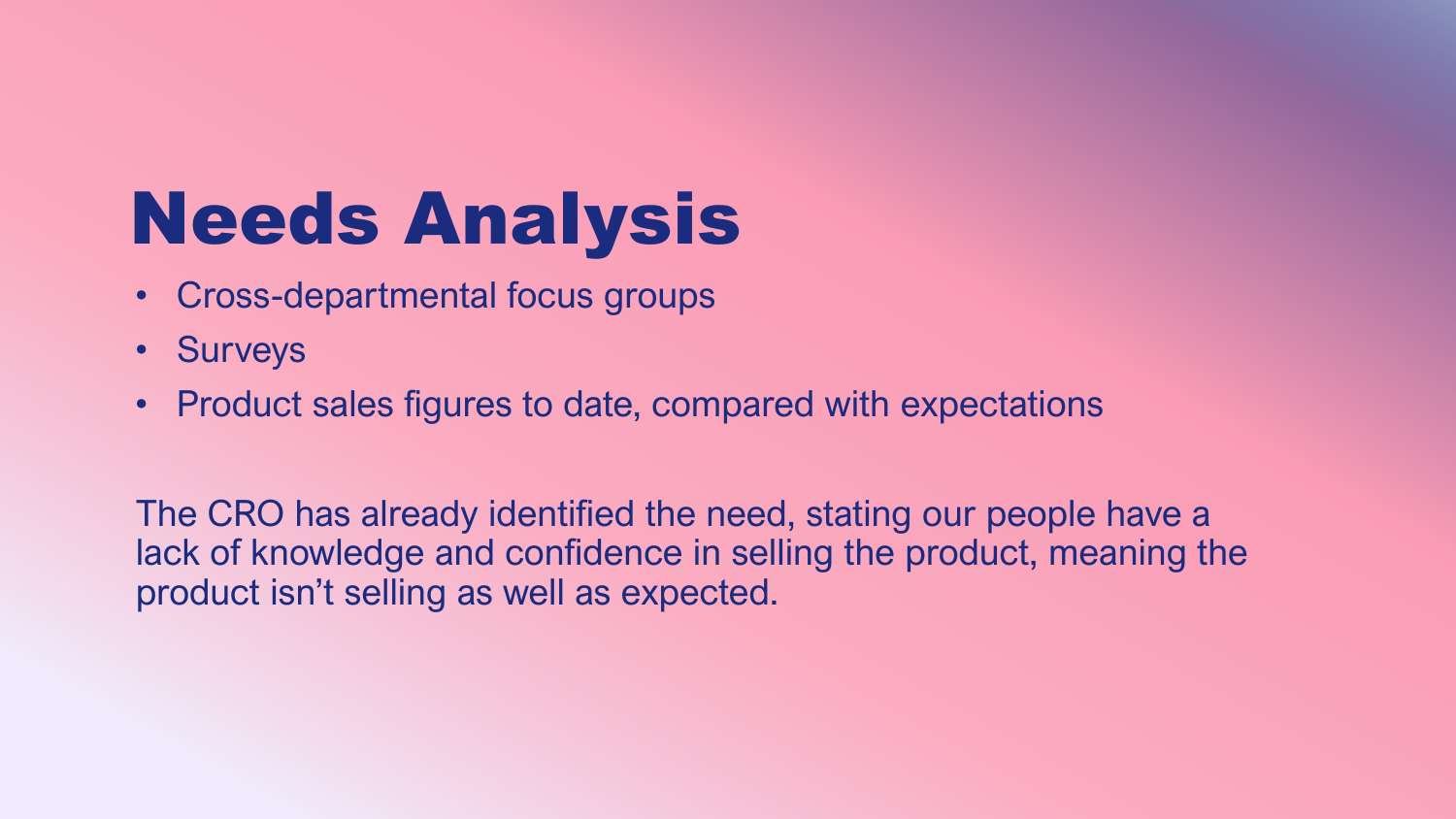### Needs Analysis

Before creating and delivering a programme, however, a focus group with a selection of salespeople from across the business should be formed, to discuss how they feel about the product, and to identify anything else that could be included in this performance solution.

Based on the results from this focus group conversation, a survey will be built for all salespeople to help further refine the offering.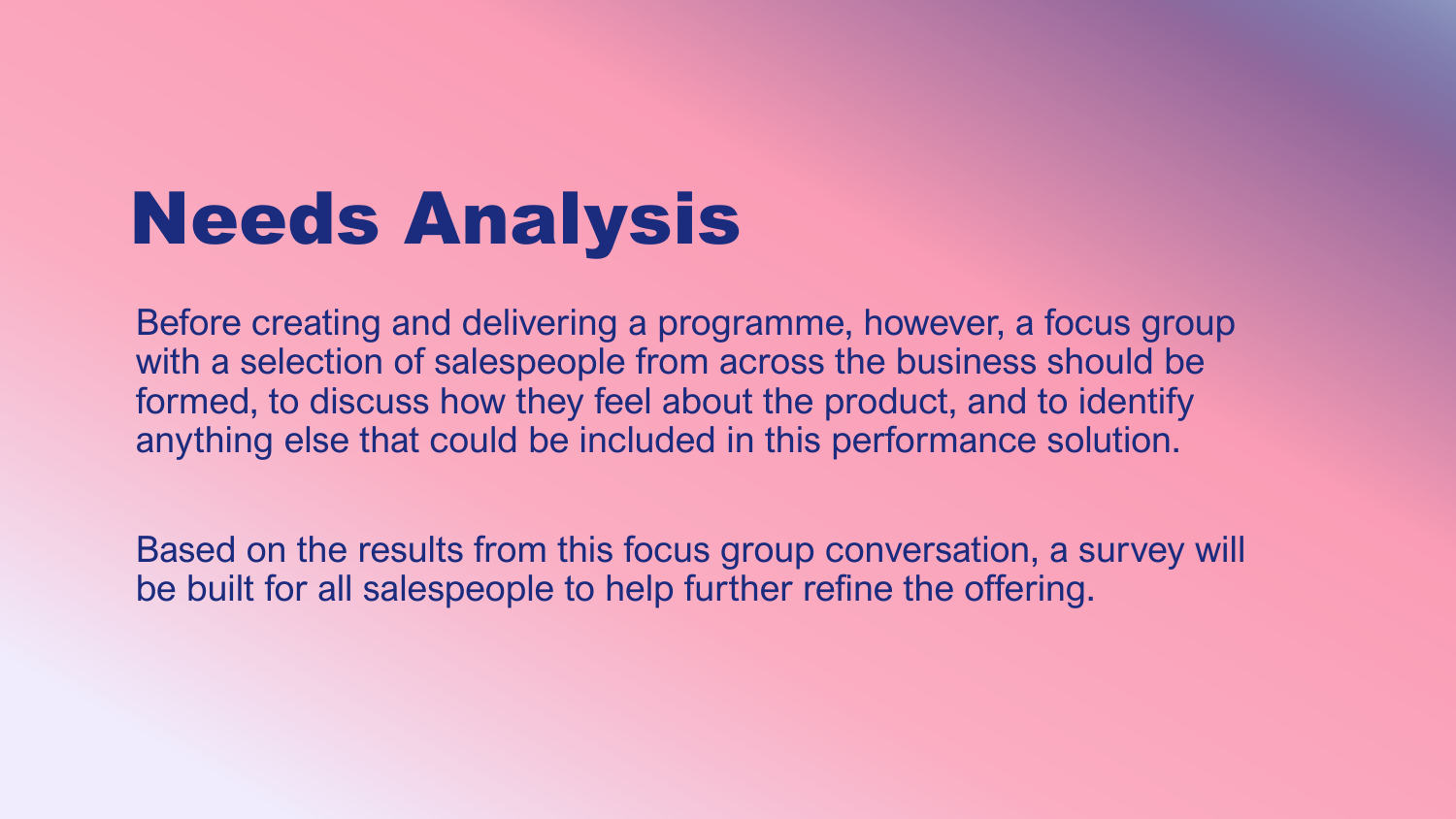## Proposed Solution: Content and Timeline

| Week 1                           | Targeted launch programme for all sales leaders                                                            |
|----------------------------------|------------------------------------------------------------------------------------------------------------|
| <b>By end of Week 2</b>          | All sales leaders to roll out a modified launch programme to<br>their teams                                |
| Weeks $3 - 8$                    | Reinforce knowledge and understanding with a variety of<br>tools and resources, including social learning  |
| <b>Weeks 9 - 12</b>              | Leverage the sales teams' competitive spirit                                                               |
| <b>Weeks 13 - 26</b>             | Further embed product knowledge and confidence                                                             |
| <b>Looking beyond week</b><br>26 | Include this training in the sales training journey maps, for<br>onboarding both teams members and leaders |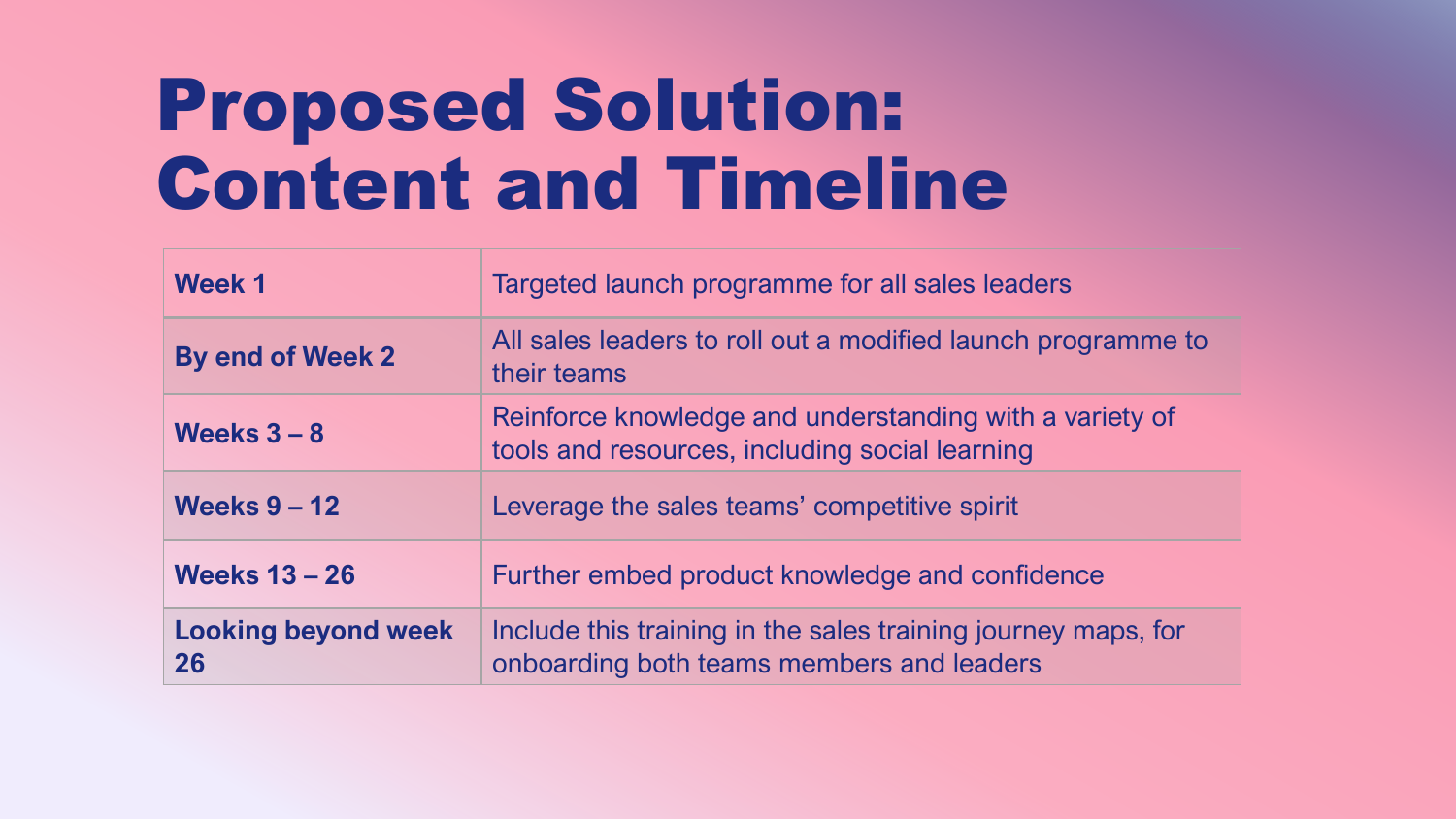#### Measurements for Success: Dependencies

This proposed solution seeks to improve our salespeople's knowledge and confidence around our new product.

It is assumed that improvements in these key areas will, in turn, yield stronger sales figures.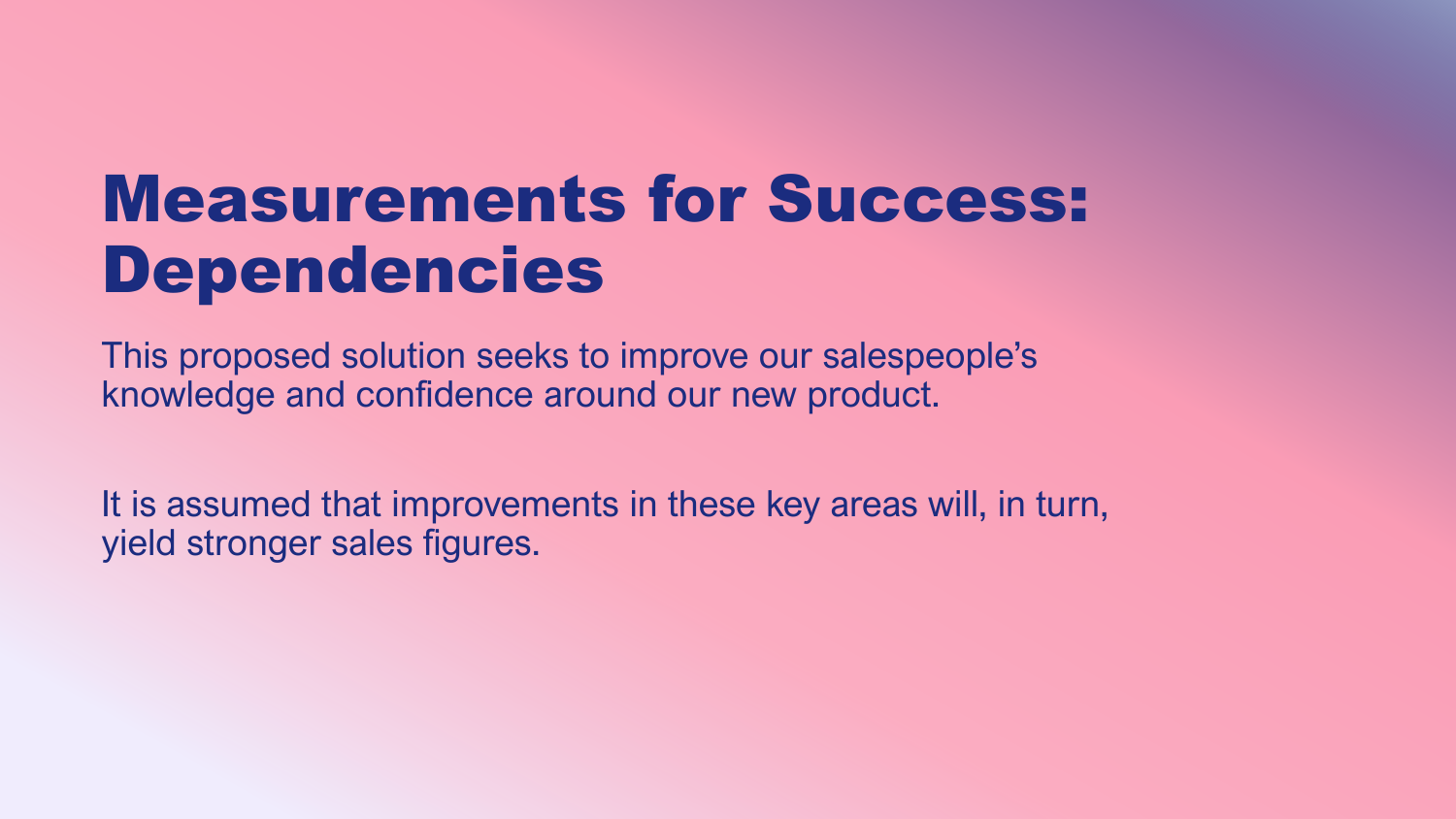#### Measurements for Success: Dependencies

Sales results, however, are frequently outside of the employees' control; current and potential customers, new and existing competitors, global market trends, and the product itself all impact sales opportunities.